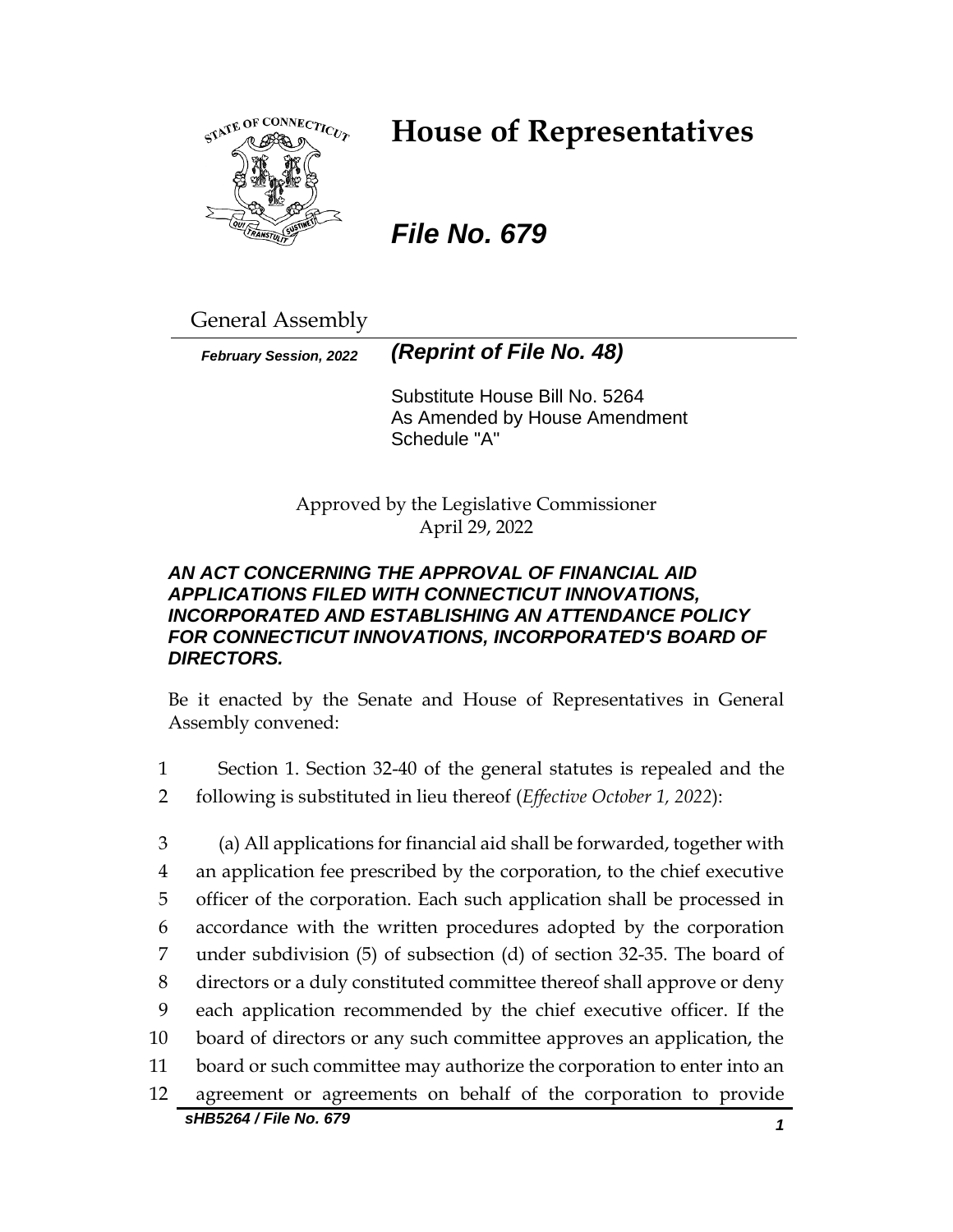financial aid to the applicant. The applicant shall be promptly notified of such action by the corporation.

 (b) In making the decision as to approval or denial of an application, the board or any committee of the board shall give priority to those applicants (1) whose businesses are defense-dependent, or are located in municipalities which the Commissioner of Economic and Community Development has declared have been severely impacted by prime defense contract cutbacks pursuant to section 32-56, and (2) whose proposed research and development activity, technology, product or invention is to be used to convert all or a portion of the applicant's business to non-defense-related industrial or commercial activity, or to create a new non-defense-related industrial or commercial business. For purposes of this section, a defense-dependent business is any business that derives over fifty per cent of its gross income, generated from operations within the state, from prime defense contracts or from subcontracts entered into in connection with prime defense contracts, a significant portion of whose facilities and equipment are designed specifically for defense production and cannot be converted to nondefense uses without substantial investment.

 (c) All financial and credit information and all trade secrets contained in any application for financial aid submitted to the corporation or obtained by the corporation concerning any applicant, project, activity, technology, product or invention shall be exempt from the provisions of subsection (a) of section 1-210.

 (d) Notwithstanding the provisions of subsections (a) and (b) of this section, the board of directors may delegate to staff of the corporation the authority to approve any application for financial aid filed pursuant to this section for not more than **[**one hundred fifty**]** five hundred thousand dollars, provided (1) such application is processed in accordance with the written procedures adopted by the corporation under subdivision (5) of subsection (d) of section 32-35, and (2) the sum of the financial aid requested in such application and the total amount of financial aid awarded to the applicant by the corporation during the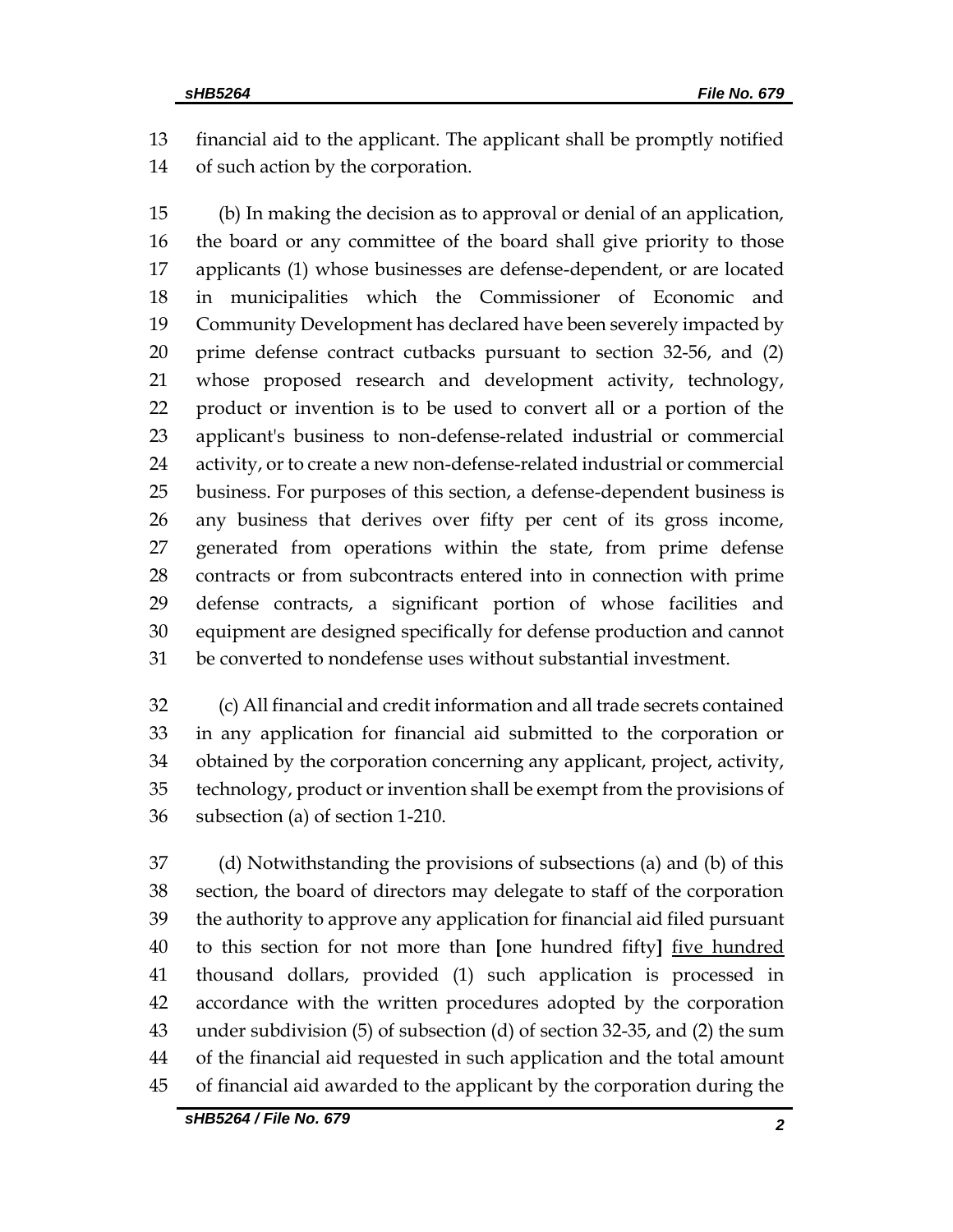preceding twelve-month period does not exceed **[**one hundred fifty**]** five 47 hundred thousand dollars.

 Sec. 2. Subsections (b) and (c) of section 32-35 of the general statutes are repealed and the following is substituted in lieu thereof (*Effective October 1, 2022*):

*sHB5264 / File No. 679 3* (b) (1) The corporation shall be governed by a board of seventeen directors. Nine members shall be appointed by the Governor, six of whom shall be knowledgeable, and have favorable reputations for skill, knowledge and experience, in the development of innovative start-up businesses, including, but not limited to, expertise in academic research, technology transfer and application, the development of technological invention and new enterprise development and three of whom shall be knowledgeable, and have favorable reputations for skill, knowledge and experience, in the field of financial lending or the development of commerce, trade and business. Four members shall be the Commissioner of Economic and Community Development, the president of the Connecticut State Colleges and Universities, the Treasurer and the Secretary of the Office of Policy and Management, who shall serve ex officio and shall have all of the powers and privileges of a member of the board of directors. Each ex-officio member may designate his deputy or any member of his staff to represent him at meetings of the corporation with full power to act and vote in his behalf. Four members shall be appointed as follows: One by the president pro tempore of the Senate, one by the minority leader of the Senate, one by the speaker of the House of Representatives and one by the minority leader of the House of Representatives. **[**Each member appointed by the Governor shall serve at the pleasure of the Governor but no longer than the term of office of the Governor or until the member's successor is appointed and qualified, whichever is longer. Each member appointed by a member of the General Assembly shall serve in accordance with the provisions of section 4-1a. A director shall be eligible for reappointment. The Governor shall fill any vacancy for the unexpired term of a member appointed by the Governor. The appropriate legislative appointing authority shall fill any vacancy for the unexpired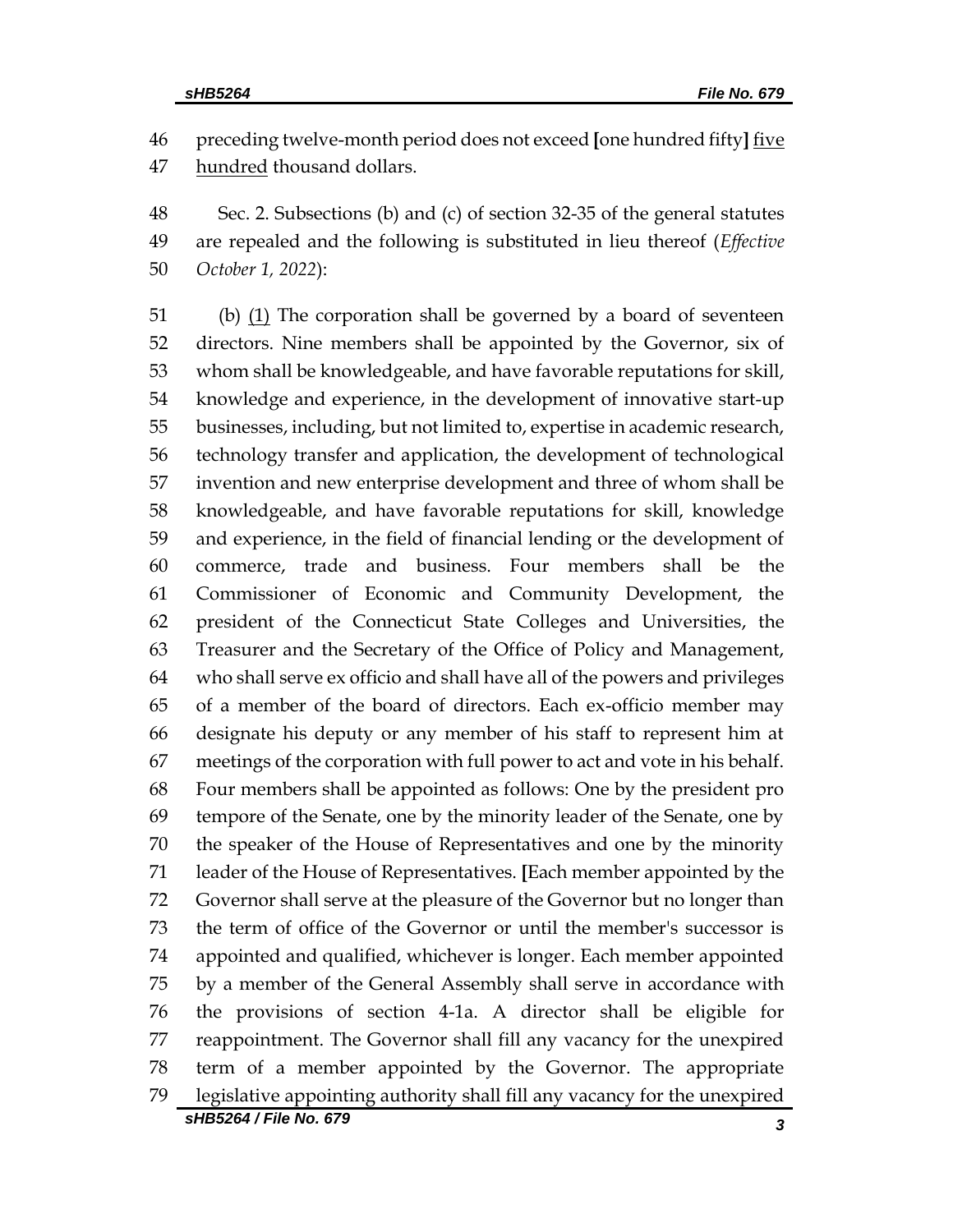term of a member appointed by such authority.**]** Except as provided in subdivision (2) of this subsection, (A) each member appointed by the Governor shall serve at the pleasure of the Governor but not longer than the term of office of the Governor or until the member's successor is appointed and qualified, whichever is longer, (B) the Governor shall fill any vacancy for the unexpired term of a member appointed by the Governor, (C) each member appointed by a member of the General 87 Assembly shall serve in accordance with the provisions of section 4-1a, and (D) the appropriate legislative appointing authority shall fill any vacancy for the unexpired term of a member appointed by such authority. A director shall be eligible for reappointment. (2) Any member appointed by the Governor or appointed by a member of the General Assembly who fails to attend three consecutive meetings of the board or who fails to attend fifty per cent of all meetings of the board held during any calendar year shall be deemed to have resigned from the board. (3) Not later than thirty days after the occurrence of any vacancy, the chief executive officer of Connecticut Innovations, Incorporated, in consultation with the chairperson of the board, shall recommend a person to fill such vacancy to the appropriate appointing authority.

 (c) The Governor shall appoint a chairperson from among the board members. The directors shall annually elect one of their number as secretary. The board may elect such other officers of the board as it deems proper. Members shall receive no compensation for the performance of their duties hereunder but shall be reimbursed for necessary expenses incurred in the performance thereof.

| This act shall take effect as follows and shall amend the following |                 |                          |
|---------------------------------------------------------------------|-----------------|--------------------------|
| sections:                                                           |                 |                          |
|                                                                     |                 |                          |
| Section 1                                                           | October 1, 2022 | $32-40$                  |
| Sec. 2                                                              | October 1, 2022 | $\vert$ 32-35(b) and (c) |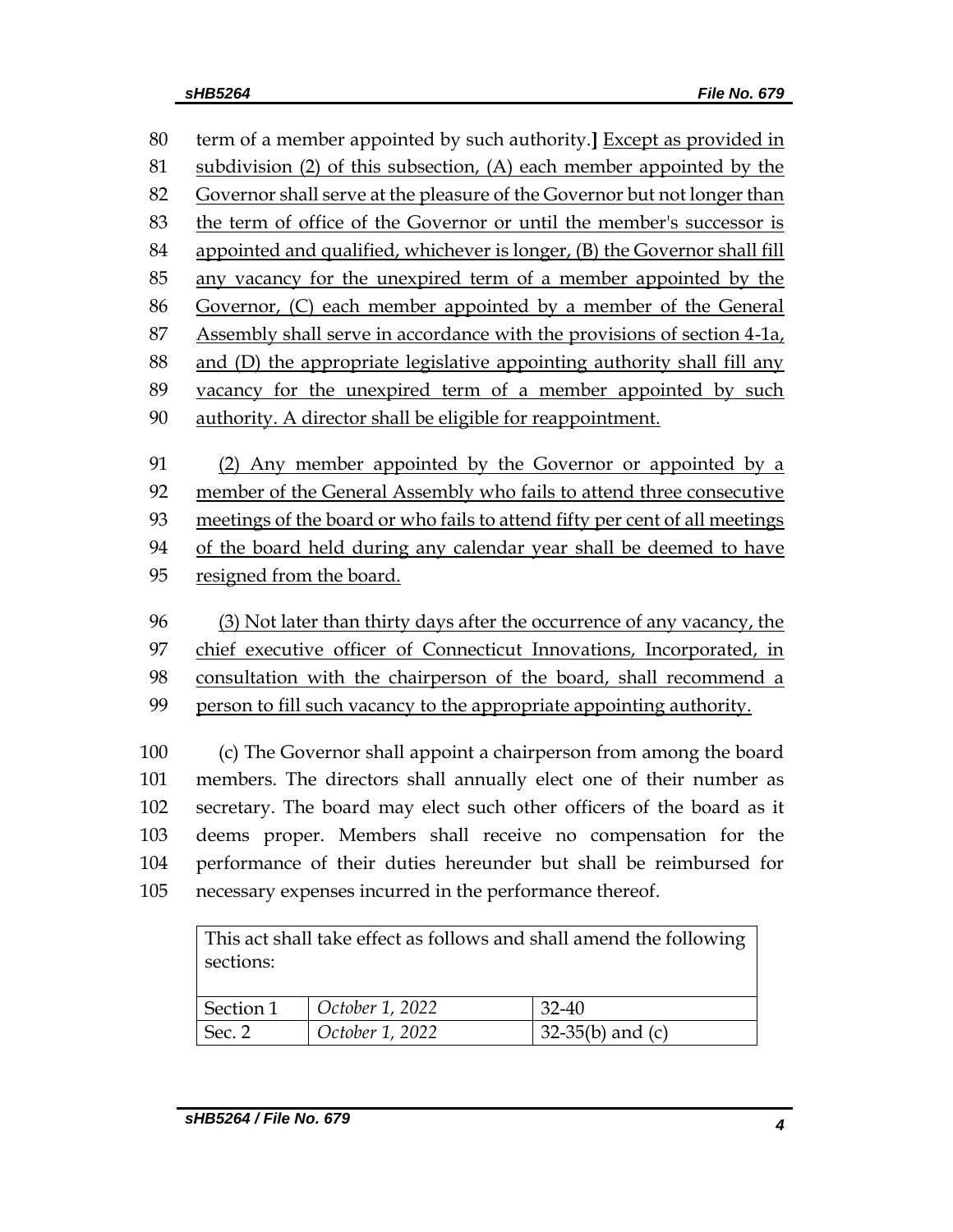*The following Fiscal Impact Statement and Bill Analysis are prepared for the benefit of the members of the General Assembly, solely for purposes of information, summarization and explanation and do not represent the intent of the General Assembly or either chamber thereof for any purpose. In general, fiscal impacts are based upon a variety of informational sources, including the analyst's professional knowledge. Whenever applicable, agency data is consulted as part of the analysis, however final products do not necessarily reflect an assessment from any specific department.*

## *OFA Fiscal Note*

*State Impact:* None

#### *Municipal Impact:* None

#### *Explanation*

The bill has no fiscal impact by increasing the level of financial aid that may be delegated by the board of directors for approval by Connecticut Innovations (CI) staff from \$150,000 to \$500,000. It is anticipated that this provision will expedite awards that would otherwise be approved by the board of directors.

The bill also has no fiscal impact by modifying the terms of the members of the board of directors.

#### **Background**

CI is a quasi-public state agency that is primarily financed by loan repayments, investment returns, and fees. The state periodically provides General Obligation bonds to CI to support their program; however, the bill does not alter those bond authorizations and therefore has no state fiscal impact.

House "A" makes modifications to the terms of the members of the board of directors which have no fiscal impact.

### *The Out Years*

*State Impact:* None

*Municipal Impact:* None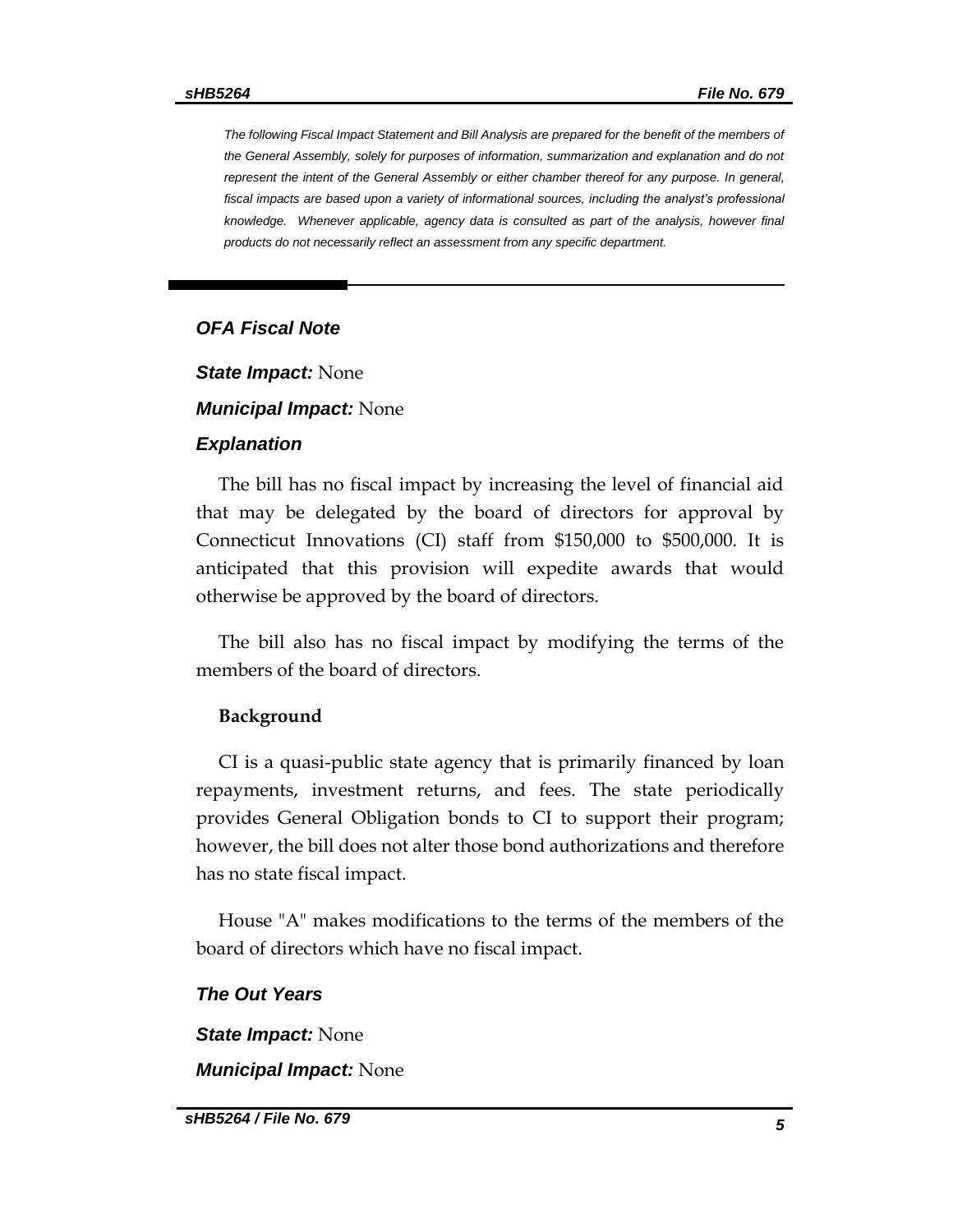## **OLR Bill Analysis**

**sHB 5264 (as amended by House "A")\***

# *AN ACT CONCERNING THE APPROVAL OF FINANCIAL AID APPLICATIONS FILED WITH CONNECTICUT INNOVATIONS, INCORPORATED AND ESTABLISHING AN ATTENDANCE POLICY FOR CONNECTICUT INNOVATIONS, INCORPORATED'S BOARD OF DIRECTORS.*

# **SUMMARY**

This bill increases, from \$150,000 to \$500,000, the (1) maximum amount of financial assistance that Connecticut Innovations, Inc. (CI) staff may approve in an individual application if delegated this authority by CI's board of directors and (2) aggregate 12-month cap on staff-awarded assistance to an applicant. Under the aggregate cap, CI staff cannot approve an assistance application if the amount requested plus the amount of CI assistance received by the applicant in the previous 12 months exceeds this cap (i.e., \$500,000 under the bill).

As under existing law, (1) assistance that exceeds either of these caps must be approved by the board of directors or a committee of the board and (2) CI staff exercising delegated approval authority must process the application according to procedures adopted by CI. Financial assistance includes loans, loan guarantees, equity investments, and other forms of economic development assistance.

Additionally, the bill deems an appointed member of CI's board of directors to have resigned if he or she misses three consecutive board meetings or fails to attend 50% of the meetings in a calendar year. It requires CI's chief executive officer, in consultation with the board chairperson, to recommend a replacement candidate to the appropriate appointing authority within 30 days after a vacancy occurs.

By law, the board has nine gubernatorial appointees, four legislative appointees, and four ex-officio members. Board members appointed by